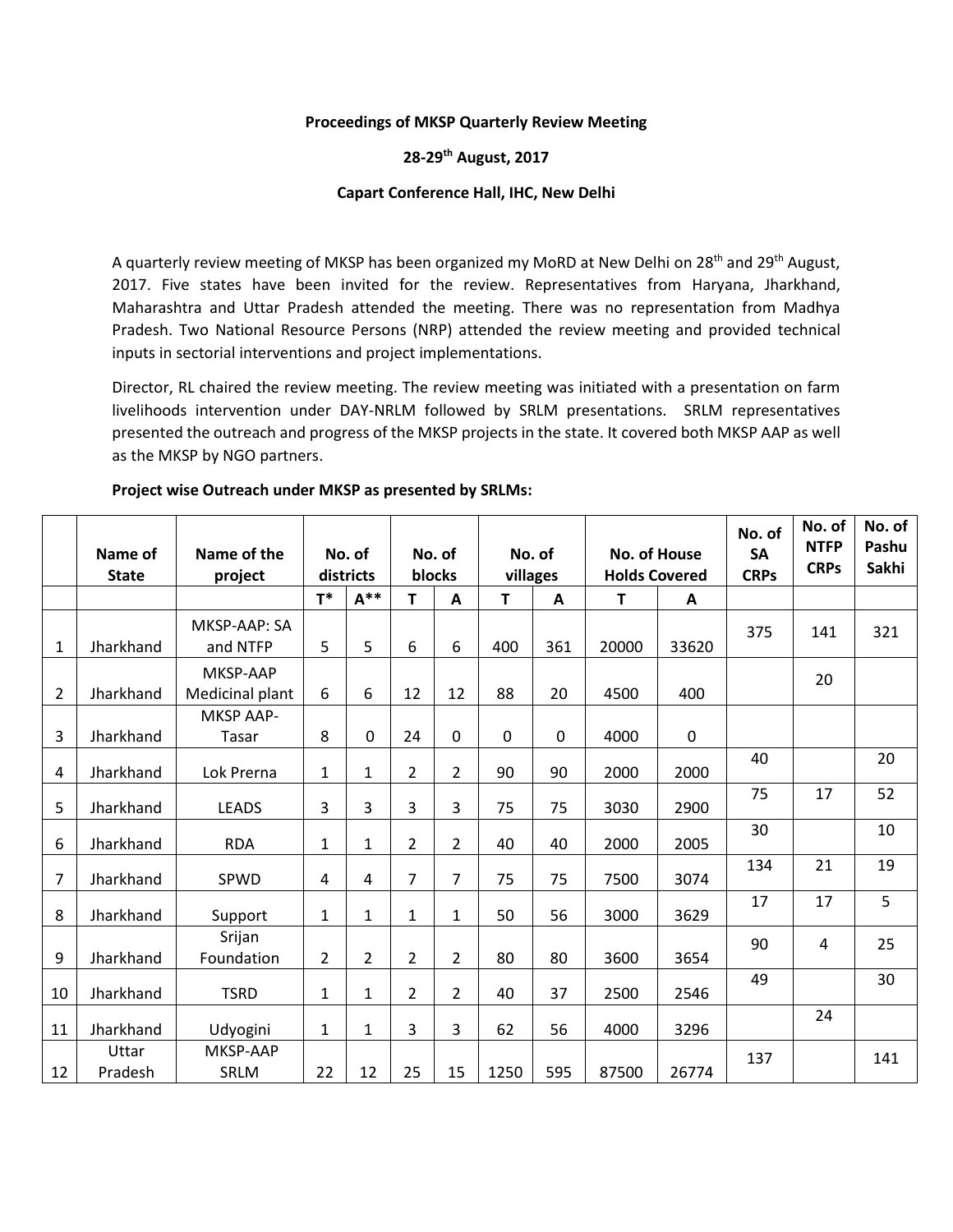|    | Maharashtr | MKSP-AAP    |    |    |     |     |      |      |        |        | 950  |     | 1091 |
|----|------------|-------------|----|----|-----|-----|------|------|--------|--------|------|-----|------|
| 13 | a          | <b>SRLM</b> | 18 | 12 | 139 | 64  | 2347 | 2036 | 169656 | 90281  |      |     |      |
|    | Maharashtr |             |    |    |     |     |      |      |        |        | 100  |     |      |
| 14 | a          | MKSP-MSSRF  | 2  |    | 4   | 4   | 60   | 60   | 3000   | 3265   |      |     |      |
|    | Maharashtr |             |    |    |     |     |      |      |        |        |      | 56  |      |
| 15 | a          | MKSP-BAIF   | 4  | 4  | 9   | 9   | 145  | 117  | 5790   | 3496   |      |     |      |
|    |            | MKSP-AAP    |    |    |     |     |      |      |        |        | 64   |     | 24   |
| 16 | Haryana    | <b>SRLM</b> | 4  | 4  | 4   | 4   | 153  | 75   | 2400   | 2808   |      |     |      |
|    |            |             |    |    |     |     |      |      |        |        | 2061 | 300 | 1738 |
|    |            |             | 83 | 59 | 245 | 136 | 4955 | 3773 | 324476 | 183748 |      |     |      |

# **\*T- Target for three year project; \*\* A- Achievement till June 2017**

|                |                      |                     |               |               |                 | Area    |            |
|----------------|----------------------|---------------------|---------------|---------------|-----------------|---------|------------|
|                |                      |                     | PG            | <b>PC</b>     | <b>CHC/Tool</b> | covered | <b>NPM</b> |
|                | <b>Name of State</b> | Name of the project | <b>Formed</b> | <b>Formed</b> | <b>Bank</b>     | (Acre)  | Shop       |
| $\mathbf{1}$   | Jharkhand            | MKSP-AAP SA+NTFP    | 281           | $\mathbf{0}$  |                 |         |            |
| $\overline{2}$ | Jharkhand            | AAP Medicinal plant |               |               |                 |         |            |
| 3              | Jharkhand            | MKSP AAP-Tasar      |               |               |                 |         |            |
| 4              | Jharkhand            | Lok Prerna          | 25            |               | $\overline{2}$  | 800     | 12         |
| 5              | Jharkhand            | <b>LEADS</b>        | 34            | $\Omega$      | 10              | 475     | 15         |
| 6              | Jharkhand            | <b>RDA</b>          | 28            | $\Omega$      | 8               | 755     | 8          |
| 7              | Jharkhand            | SPWD                |               |               |                 | 1300    | 3          |
| 8              | Jharkhand            | Support             | 5             | 1             |                 | 1100    | 5          |
| 9              | Jharkhand            | Srijan Foundation   |               |               | 26              | 5565    | 25         |
| 10             | Jharkhand            | <b>TSRD</b>         | 96            |               |                 | 798     | 6          |
| 11             | Jharkhand            | Udyogini            |               |               |                 |         |            |
| 12             | <b>Uttar Pradesh</b> | MKSP-AAP SRLM       |               |               |                 | 173     |            |
| 13             | Maharashtra          | MKSP-AAP SRLM       | 1264          | 5             | 28              | 42013   |            |
| 14             | Maharashtra          | MKSP-MSSRF          | 215           | 3             | 12              | 12613   |            |
| 15             | Maharashtra          | MKSP-BAIF           |               |               | 3               |         |            |
| 16             | Haryana              | MKSP-AAP SRLM       |               |               |                 | 1989    | 12         |
|                |                      |                     | 1948          | 9             | 89              | 66826   | 86         |

## **Major common action points for all SRLMs:**

- 1. Director, RL directed the SRLM representatives to submit a note on issues and concerns and required supports for timely and quality roll out of the livelihoods projects.
- 2. One household must adopt at least 5-6 major interventions to ensure incremental income as proposed in the project. This need to be monitored and ensured.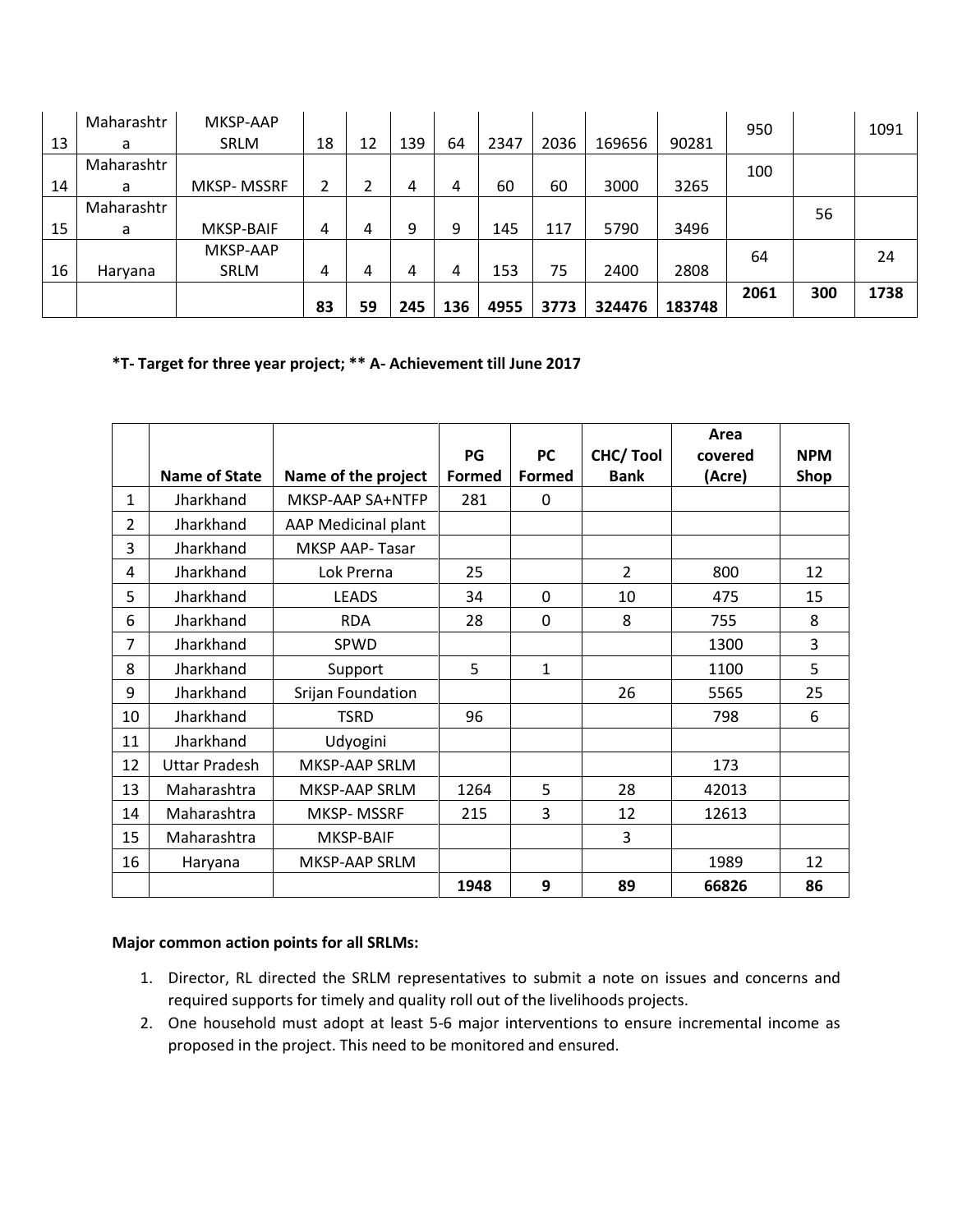- 3. SRLM MIS team must take lead in DAY-NRLM Farm Livelihoods MIS roll out in the state with support from state farm LH team.
- 4. A guideline need to be prepared by NMMU team on CHC/tool bank roll out. Reference need to be taken from existing successful models of MKSP NGO partners and SRLMs.
- 5. SRLM LH team must review MKSP NGO partners quarterly in respective states and report/minutes must be shared with NMMU.
- 6. SRLMs need to screen quality of SRPs and allocate them for CRP trainings. SRLM must have one accountable staff for training and capacity building for who need to monitor SRP to CRP training to ensure quality of training and screen the SRP pool.
- 7. During CRP training SRP must ensure data entry of CRPs in LH-MIS.
- 8. Quarterly Progress Report must be sent timely to MoRD for each MKSP project. SRLMs must ensure MKSP NGO partners are sending it timely.
- 9. State Project Manager (SPM) Livelihoods/MKSP must attend the livelihoods review meetings along with other team members.

## **Action Points for UPSRLM:**

- **1.** Budget for **58 Block Mission Manager (dedicated MKSP staff)** was sanctioned under MKSP AAP project on 16th June, 2016. Only 4 have been deployed as off now. **Dedicated staff with relevant education and experience need to be deployed immediately under MKSP AAP.**
- 2. Intense engagement is required (day to day) by CRPs at the village level and only few days training may not help the capacity building completely. This need to be solved through continuous handholding, training and follow by project staffs and SRPs.
- 3. SRLM may relook the strategy to involve external CRPs. Uniform CRP strategy should be established. UP may opt for MoU with CRPs from Jharkhand and deploy good quality external CRPs. A roll out calendar may be prepared in consultation with NMMU and NRPs.
- 4. MKSP AAP was sanctioned in June 2016. And it is observed that the progress is very slow till now. Expenditure if less than 5% of the total sanctioned budget. An alternative project roll out plan need to be prepared immediately to expedite the progress of the project.
- 5. 341 Agriculture CRPs and 339 Pashu Sakhi have been trained by National Resource Person deputed by NMMU. All trained CRPs need to be deployed at village level immediately to roll out the MKSP AAP.
- 6. Baseline report has not been prepared after one year of the project. IT must be prepared and shared with MoRD urgently.
- 7. SRLM informed that they will submit training calendar for next few months by 5th September, 2017.
- 8. UP has 104 intensive blocks. 3 dedicated livelihoods staff with relevant education and experience need to be deputed in each block as per NRLM Livelihoods advisory to roll out livelihoods activities under State AAP livelihoods component.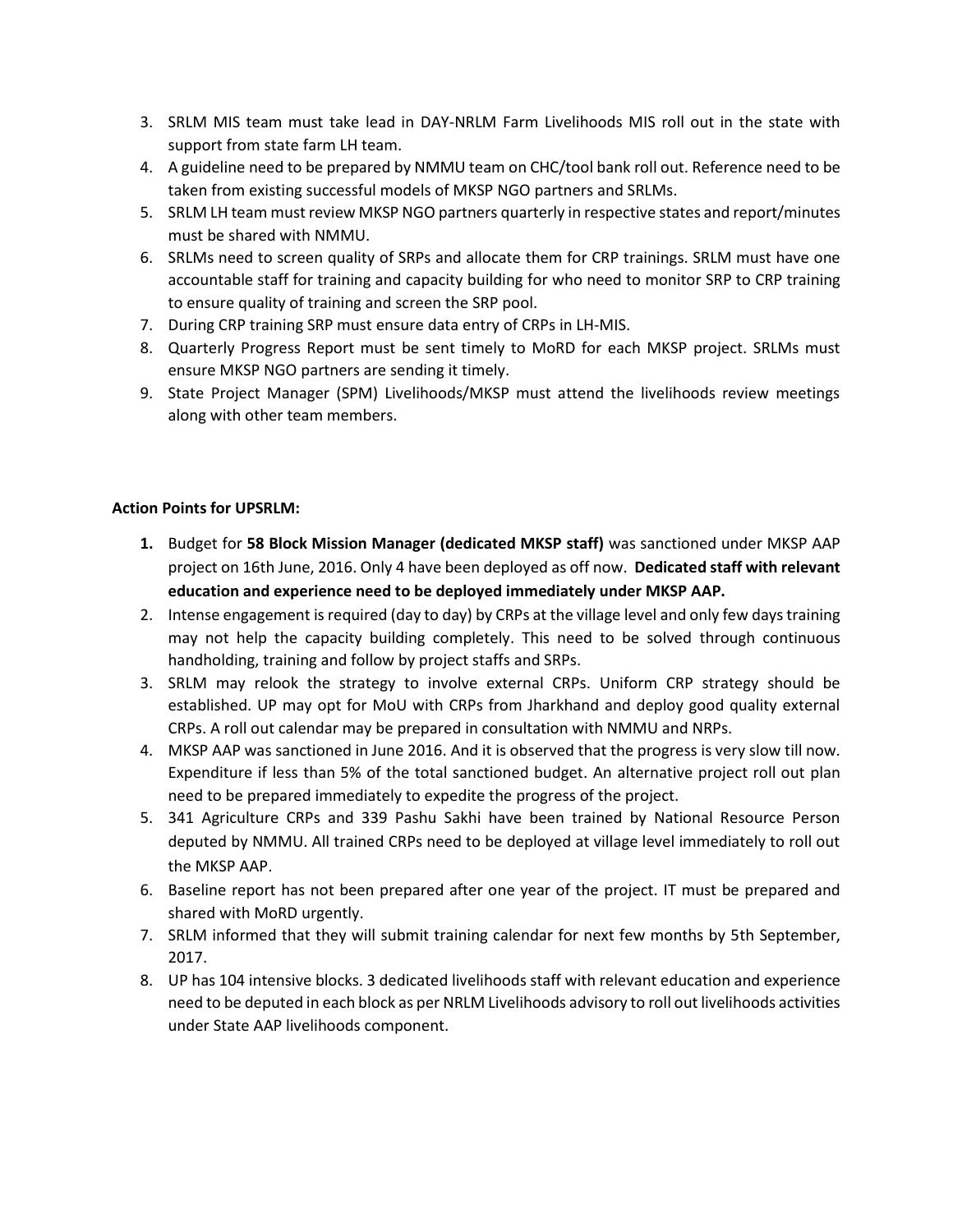### **Action Points for JSLPS:**

HR Status of MKSP AAPs:

| Name of MKSP Projects     |        | Approved Staff at SMMU level | Approved Staff at BMMU Level |               |  |  |
|---------------------------|--------|------------------------------|------------------------------|---------------|--|--|
|                           | Target | Placed                       | Target                       | Placed        |  |  |
| MKSP AAP- SA+NTFP         | 10     | q                            | 6 BAP, 25 FTC                | 4 BAP, 12 FTC |  |  |
| MKSP AAP- Medicinal plant |        |                              | 30                           | 5 FTC         |  |  |
| MKSP AAP-Tasar            | 10     |                              | 54                           |               |  |  |

## **1. State level and Block level staffs are yet to be places for all three MKSP projects. HR need to be placed immediately.**

- 2. Proper procurement process must be followed while Technical Support Agency is taken on board for MKSP AAPs.
- 3. JSLPS is proposing some alteration in the approved commodities of NTFP project depending upon the availability of few NTFP. This need to be explained in DPR in detail and a need be informed to MoRD officially.
- 4. For Tasar project SRLM may initiate official discussion and required documentation with forest department at the initial stage.
- 5. SRLM need to do field visit and review of MKSP projects on NGO partners regularly. As SRLM shared they are already doing the same, all review, monitoring and progress report and minutes need to be shared with MoRD by the SRLM.
- 6. SRLM must ensure timely application to MoRD and release of MKSP funds to the MKSP NGO partners. SRLM also must instruct the NGOs for timely implementation and closing of the projects as these projects are already into the fourth year.
- 7. PIA SPWD is yet to cover half of the proposed Mahila Kishan and Udyogini is yet to cover the proposed mahila Kishan. SRLM may take necessary actions to expedite the progress.
- 8. SRLM representatives shared that Capacity Building Architecture by NMMU have been very supportive for the SRLM to build the social capital. A pool of quality SRPs and CRPs have been trained at the state now. It is also helping SRLM to support the partner NGOs to perform well.
- 9. Livelihoods MIS data of NGO partners are yet to updated after repetitive follow up. JSPLS must ensure that immediately.
- 10. There is huge potential to create livelihood generating assets through convergence with MGNREGA. As presented, JSLPS is yet to roll out convergence plan in MKSP area. Convergence activities must be initiated immediately especially for the assets like: compost pit, animal shed, farm pond etc. And convergence data need to be captured.
- 11. Baseline, Inception report and DPR is yet be prepared for two NTFP projects under MKSP AAPs. These need to be completed immediately.
- 12. Arhar cultivation has been taken at large scale under MKSP. Special care need to be taken care for 'Arhar' pest attack especially from second year, as there is past experience of huge loss due to that. For the value chain on dal, transport and quality of mill need to be ensured. Collectivization can be the first level risk free intervention for dal.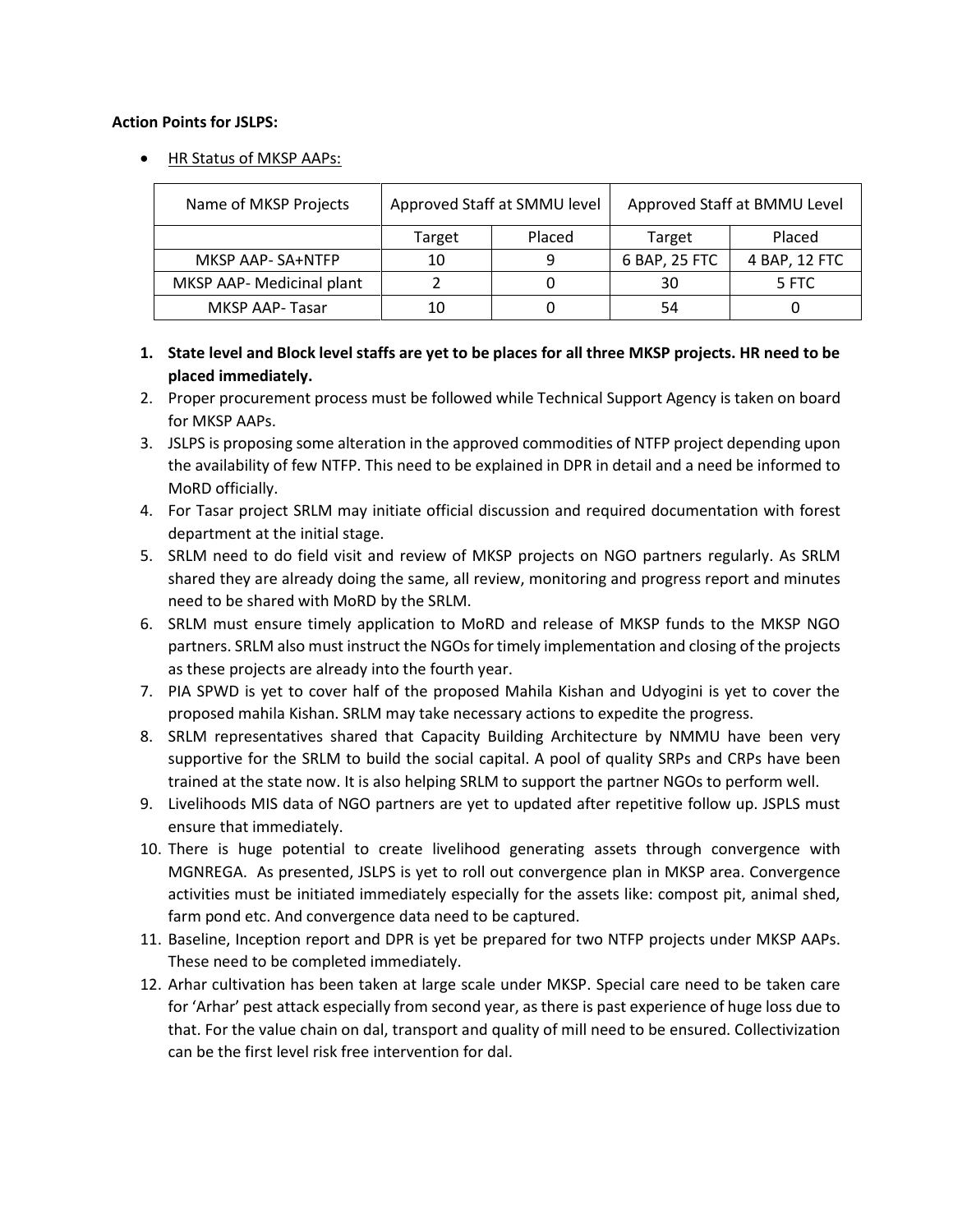## **Action Points for Maharashtra SRLM:**

- **1.** HR status: Out of 139 proposed blocks, 79 blocks are intensive blocks and 60 blocks are nonintensive. In intensive blocks (79) BM livelihoods supposed to work in project and in Nonintensive 60 blocks Block coordinator will work on project ,. Present Status: BM – Livelihoods -47 in intensive blocks. **So there is no separate staff allocated for the project. Dedicated staff with relevant education and experience must be placed for livelihoods promotion under MKSP. Farm livelihoods Advisory to be referred.**
- 2. MSRLM need to instruct the MKSP PIAs to complete the data entry in the LH MIS immediately. It was confirmed at the meeting that, by 15<sup>th</sup> Sept PIAs will complete the update in LH MIS.
- 3. All the CRPs having smart phone must start data uploading in LH MIS for the MKSP AAP.
- 4. Seed rotation need to be taken as an important intervention wherever required.
- 5. Anti-biotics should not be used by the Pashu-sakhis for the animals' treatment.
- 6. Artificial Insemination strategy of small animals need to be relooked by the SRLM as it may cause long term undesirable impact.
- 7. One household must adopt at least 5-6 major interventions to ensure incremental income as proposed in the project. This need to be monitored and ensured.
- 8. Agriculture input centers promoted under DAY-NRLM must not involve in chemical input supply.
- 9. There should be a viable business model and required scale to set up any producer company. SRLM should have concrete strategy to promote PCs.
- 10. SRLM need to do field visit and review of MKSP projects on NGO partners regularly. All review, monitoring and progress report and minutes need to be shared with MoRD by the SRLM regularly.
- 11. SRLM must ensure timely application to MoRD and release of MKSP funds to the MKSP NGO partners. SRLM also must instruct the NGOs for timely implementation and closing of the projects as these projects are already into the fifth and sixth year.
- 12. MSRLM is entering into multiple partnerships with private parties. SRLM need to do due diligence before getting into any business model or MoU (financial or non-financial) with private partners as these partnerships should not violate DAY-NRLM overall objective. Project implementation should be under DAY-NRLM and MKSP guidelines and should not affected by external models.
- 13. MSSRF need to work on Pashu-sakhi model in the project area.

## **Action Points for Haryana SRLM:**

- 1. SRLM must immediately place dedicated staff with relevant education background and experience for MKSP roll out as approved under the project.
- 2. As HSRLM informed that they are planning to extend the area of work under MKSP. SRLM may submit an official communication to competent authority regarding that.
- 3. The project has been rolled out for almost two years but MIS data entry is yet to start by HSRLMs. SRLM must start data entry in LH-MIS immediately.
- 4. Structured SRP and CRP training must be done by the SRLM.